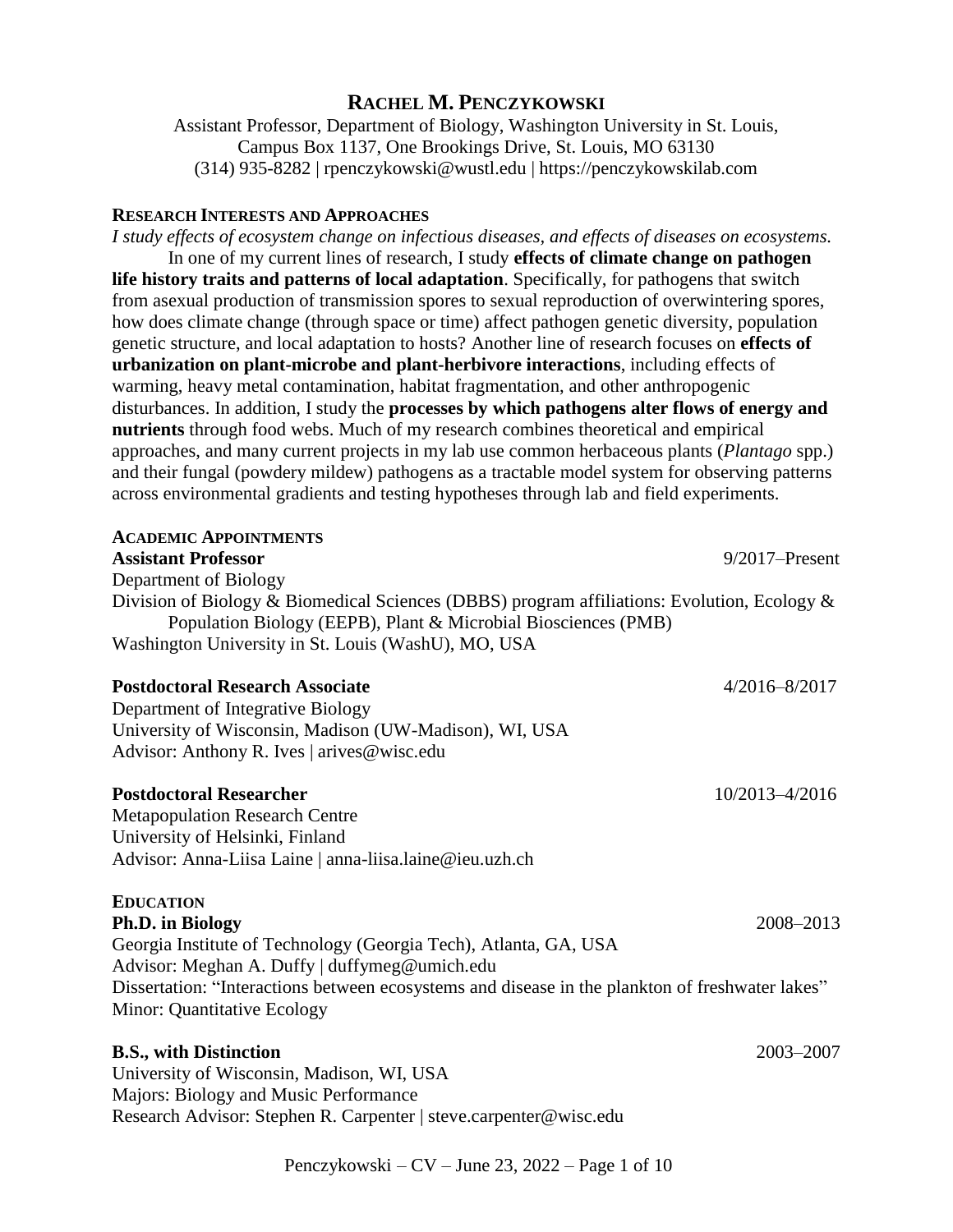## **GRANTS**

|  |  |  | Tyson Faculty Seed Grant for Interdisciplinary Research (\$20,000): Electromechanical Design |  |
|--|--|--|----------------------------------------------------------------------------------------------|--|
|  |  |  | for Ecological Research. Lead PI: J. J. Potter. Co-PI: R. M. Penczykowski. 2020–2021         |  |

- Tyson Faculty Seed Grant for Interdisciplinary Research (\$20,000): Effects of a fungal foliar pathogen on nutrient dynamics in a model food web. **Lead PI: R. M. Penczykowski**. Co-PIs: D. A. Fike and A. M. Koltz. 2018–2021
- Living Earth Collaborative (\$22,775; working group): Quantifying effects of parasites on ecosystem nutrient cycling. Lead PI: A. M. Koltz. **Co-PIs: R. M. Penczykowski**, V. O. Ezenwa, S. L. Deem. 2018–2021
- InCEES (\$30,000): Does climate change affect the interplay between soil microbes and aboveground plant enemies? Lead PI: S. A. Mangan. **Co-PIs: R. M. Penczykowski** and C. Stein. 2017–2021

### **FELLOWSHIPS**

| National Science Foundation Graduate Research Fellowship | $2010 - 2013$ |
|----------------------------------------------------------|---------------|
| Georgia Tech President's Fellowship                      | 2008-2012     |

### **HONORS AND AWARDS**

| Best Student Talk Award, Georgia Tech School of Biology retreat | 2012 |
|-----------------------------------------------------------------|------|
| P.E.O. Scholar Award                                            | 2012 |

## **PEER-REVIEWED PUBLICATIONS** (trainees: \*graduate student, \*\*undergraduate)

- 28. Koltz, A. M., D. J. Civitello, D. J. Becker, S. L. Deem, A. T. Classen, B. T. Barton, M. Brenn-White, Z. E. Johnson, S. Kutz, M. Malishev, D. L. Preston, J. T. Vannatta, **R. M. Penczykowski**, and V. O. Ezenwa. 2022. Sublethal effects of parasitism on ruminants can have cascading consequences for ecosystems. *PNAS*, 119:e2117381119. **(co-last authors)**
- 27. Lembrechts, J. J., J. van den Hoogen, SoilTemp consortium [>400 authors including **R. M. Penczykowski**], et al. 2022. Global maps of soil temperature. *Global Change Biology*, 28:3110–3144.
- 26. **Penczykowski, R. M.**, S. R. Hall, M. S. Shocket, J. Housley Ochs, B. C. P. Lemanski\*\*, H. Sundar\*\*, and M. A. Duffy. 2022. Virulent disease epidemics can increase host density by depressing foraging of hosts. *American Naturalist*, 199:75–90.
- 25. Potter, J. J., S. Tan, and **R. M. Penczykowski**. 2021. Robotany: a portable, low-cost platform for precise automated aerial imaging of field plots. *Methods in Ecology & Evolution*, 12:1860–1866.
- 24. **Penczykowski, R. M.** and R. D. Sieg. 2021. *Plantago* spp. as models for studying the ecology and evolution of species interactions across environmental gradients. *American Naturalist*, 198:158–176.
- 23. Duffy, M. A., C. Garcia-Robledo, S. Gordon, N. A. Grant, D. A. Green II, A. Kamath, **R. M. Penczykowski**, M. Rebolleda Gómez, N. Wale, and L. Zaman. 2021. Model systems in ecology, evolutionary, and behavior: A call for diversity in our model systems and discipline. *American Naturalist*, 198:53–68.
- 22. Ezenwa, V. O., D. J. Civitello, A. T. Classen, B. T. Barton, D. J. Becker, M. Brenn-White, S. L. Deem, S. Kutz, M. Malishev, **R. M. Penczykowski**, D. L. Preston, J. T. Vannatta, and A. M. Koltz. 2021. Response to Charlier et al.: Climate-disease feedbacks mediated by livestock methane emissions are plausible. *Trends in Ecology & Evolution*, 36:578–579.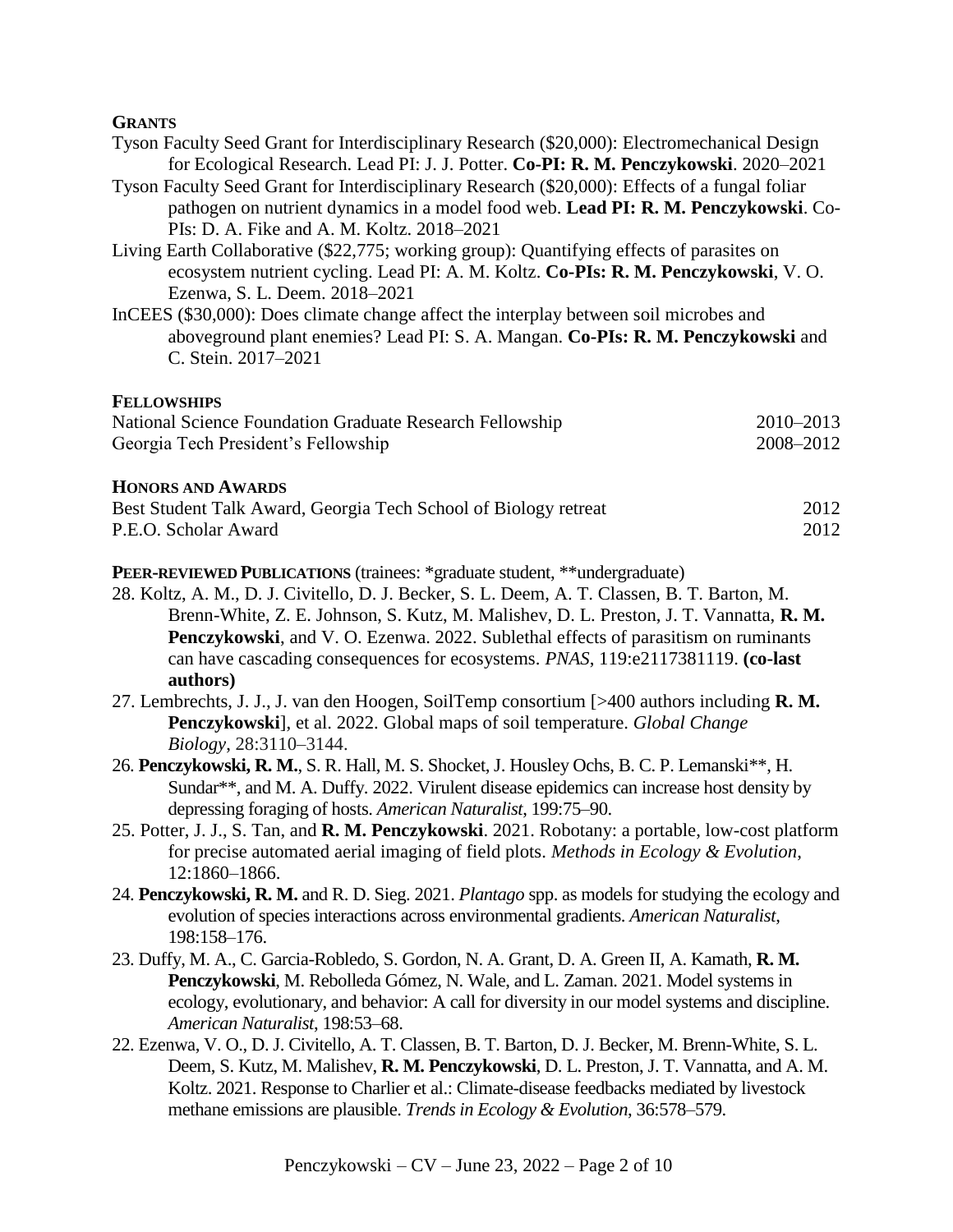- 21. Ezenwa, V. O., D. J. Civitello, B. T. Barton, D. J. Becker, M. Brenn-White, A. T. Classen, S. L. Deem, Z. E. Johnson, S. Kutz, M. Malishev, **R. M. Penczykowski**, D. L. Preston, J. T. Vannatta, A. M. Koltz. 2020. Infectious diseases, livestock, and climate: a vicious cycle? *Trends in Ecology & Evolution*, 35:959–962.
- 20. Halliday, F. W., **R. M. Penczykowski**, B. Barrès, J. L. Eck, E. Numminen, and A.-L. Laine. 2020. Facilitative priority effects drive pathogen community assembly in a wild-plant pathosystem. *Nature Ecology & Evolution,* 4:1510–1521. **(co-first/co-corresponding authors)**
- 19. Ives, A. R., B. T. Barton, **R. M. Penczykowski**, J. P. Harmon, K. L. Kim, K. Oliver, and V. C. Radeloff. 2020. Self-perpetuating ecological-evolutionary dynamics in an agricultural host-parasite system. *Nature Ecology & Evolution,* 4:702–711.
- 18. **Penczykowski, R. M.**, S. R. Parratt, B. Barrès, S. K. Sallinen, and A-L Laine. 2018. Manipulating host resistance structure reveals impact of pathogen dispersal and environmental heterogeneity on epidemics. *Ecology*, 99:2853–2863.
- 17. Hite, J. L., **R. M. Penczykowski**, M. S. Shocket, K. Griebel, A. T. Strauss, M. A. Duffy, C. E. Cáceres, and S. R. Hall. 2017. Allocation, not male resistance, increases male frequency during epidemics: a case study in facultatively sexual hosts. *Ecology*, 98:2773– 2783.
- 16. **Penczykowski, R. M**., B. M. Connolly, and B. T. Barton. 2017. Winter is changing: trophic interactions under altered snow regimes. *Food Webs*, 13:80–91.
- 15. Parratt, S. R., B. Barrés, **R. M. Penczykowski**, and A-L Laine. 2017. Local adaptation at higher trophic levels: Contrasting hyperparasite-pathogen infection dynamics in the field and laboratory. *Molecular Ecology*, 26:1964–1979.
- 14. Strauss, A. T., M. S. Shocket, D. J. Civitello, J. L. Hite, **R. M. Penczykowski**, M. A. Duffy, C. E. Cáceres, and S. R. Hall. 2016. Habitat, predators, and hosts regulate disease in *Daphnia* through direct and indirect pathways. *Ecological Monographs*, 86:393–411.
- 13. Hite, J. L., **R. M. Penczykowski**, M. S. Shocket, A. T. Strauss, P. A. Orlando, M. A. Duffy, C. E. Cáceres, and S. R. Hall. 2016. Parasites destabilize host populations by shifting stage-structured interactions. *Ecology*, 97:439–449.
- 12. **Penczykowski, R. M.**, A-L Laine, and B. Koskella. 2016. Understanding the ecology and evolution of host–parasite interactions across scales. *Evolutionary Applications*, 9:37–52.
- 11. Civitello, D. J., **R. M. Penczykowski**, A. Smith, M. S. Shocket, M. A. Duffy, and S. R. Hall. 2015. Resources, key traits, and the size of fungal epidemics in *Daphnia* populations. *Journal of Animal Ecology*, 84:1010–1017.
- 10. **Penczykowski, R. M**., E. Walker, S. Soubeyrand, and A-L Laine. 2015. Linking winter conditions to regional disease dynamics in a wild plant-pathogen metapopulation. *New Phytologist*, 205:1142–1152.
- 9. **Penczykowski, R. M.**, B. C. P. Lemanski, R. D. Sieg, S. R. Hall, J. Housley Ochs, J. Kubanek, and M. A. Duffy. 2014. Poor resource quality lowers transmission potential by changing foraging behaviour. *Functional Ecology*, 28:1245–1255.
- 8. **Penczykowski, R. M.**, S. R. Hall, D. J. Civitello, and M. A. Duffy. 2014. Habitat structure and ecological drivers of disease. *Limnology & Oceanography*, 59:340–348.
- 7. Auld, S. K. J. R., **R. M. Penczykowski**, J. Housley Ochs, D. C. Grippi, S. R. Hall, and M. A. Duffy. 2013. Variation in costs of parasite resistance among natural host populations. *Journal of Evolutionary Biology*, 26:2479–2486.
- 6. Civitello, D. J., **R. M. Penczykowski**, J. L. Hite, M. A. Duffy, and S. R. Hall. 2013. Potassium stimulates fungal epidemics in *Daphnia* by increasing host and parasite reproduction. *Ecology*, 94:380–388.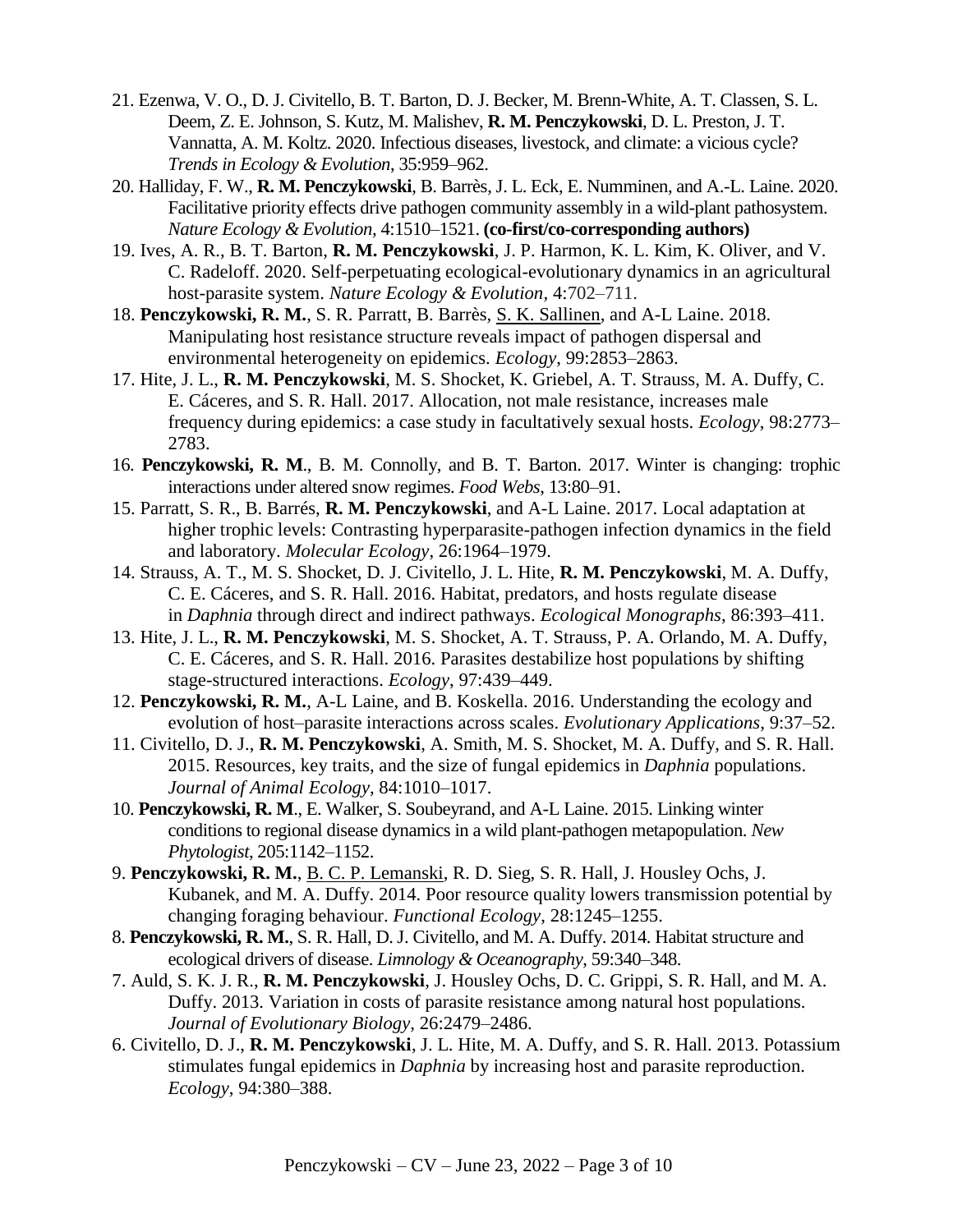- 5. Duffy, M. A., J. Housley Ochs, **R. M. Penczykowski**, D. J. Civitello, C. A. Klausmeier, and S. R. Hall. 2012. Ecological context influences epidemic size and parasite-driven evolution. *Science*, 335:1636–1638.
- 4. Duffy, M. A., J. M. Housley, **R. M. Penczykowski**, C. E. Cáceres, and S. R. Hall. 2011. Unhealthy herds: indirect effects of predators enhance two drivers of disease spread. *Functional Ecology*, 25:945–953.
- 3. Thomas, S. H., J. M. Housley, A. N. Reynolds, **R. M. Penczykowski**, K. H. Kenline, N. Hardegree, S. Schmidt, and M. A. Duffy. 2011. The ecology and phylogeny of oomycete infections in *Asplanchna* rotifers. *Freshwater Biology*, 56:384–394.
- 2. **Penczykowski, R. M.**, S. E. Forde, and M. A. Duffy. 2011. Rapid evolution as a possible constraint on emerging infectious diseases. *Freshwater Biology*, 56:689–704.
- 1. Kamarainen, A. M., **R. M. Penczykowski**, M. C. Van de Bogert, P. C. Hanson, and S. R. Carpenter. 2009. Phosphorus sources and demand during summer in a eutrophic lake. *Aquatic Sciences*, 71:214–227.

## **MANUSCRIPTS IN REVIEW** (\*graduate student, \*\*undergraduate)

- Fox\*, Q. N., M. J. Bugay\*, E. Grant\*\*, O. Shaw\*\*, K. Farah\*\*, and **R. M. Penczykowski**. Phenology of plant reproduction, foliar infection, and herbivory change along an urbanization gradient. In review*.* Pre-print: https://www.biorxiv.org/content/10.1101/2022.03.22.485313v1
- Sieg, R. D., J. K. Hubbard, **R. M. Penczykowski**, M. Williard, and Z. Dwyer. A novel ecological course-based experience to promote field skills during the COVID pandemic. In review.

## **INVITED SEMINARS AND COLLOQUIA**

- 2021: Disease Evolutionary Ecology Group, Leibniz Institute of Freshwater Ecology and Inland Fisheries (IGB), Berlin, Germany (Zoom)
- 2021: Ecology, Evolution, and Behavior Group, Department of Biology, University of Maryland, College Park, MD (Zoom)
- 2021: Biology Department, University of Missouri St. Louis, St. Louis, MO (Zoom)
- 2020: Department of Biology, Washington University in St. Louis, St. Louis, MO (Zoom)
- 2020: Ecology and Evolution of Infectious Disease Seminar Series, University of California, Berkeley, Berkeley, CA (Zoom)
- 2019: Department of Biological Sciences, Purdue University, West Lafayette, IN
- 2019: Department of Biological Sciences, University of Pittsburgh, Pittsburgh, PA
- 2019: Department of Biology, St. Louis University, St. Louis, MO
- 2018: Donald Danforth Plant Science Center, St. Louis, MO
- 2018: Department of Biological Sciences, Southern Illinois University Edwardsville, Edwardsville, IL
- 2018: School of Biological Sciences, University of Nebraska, Lincoln, NE
- 2017: Departments of Zoology and Botany, University of Wisconsin Madison, Madison, WI
- 2016: Department of Biology, Washington University in St. Louis, St. Louis, MO
- 2015: Department of Biological Sciences, University of Alabama, Tuscaloosa, AL
- 2015: Biological Sciences Department, Dartmouth University, Hanover, NH
- 2015: Department of Botany and Plant Pathology, Purdue University, West Lafayette, IN
- 2014: Department of Plant Pathology, University of Wisconsin-Madison, Madison, WI
- 2014: Department of Ecology and Evolutionary Biology, University of Helsinki, Finland

# **INVITED TALKS**

2021: American Society of Naturalists Vice Presidential Symposium, Virtual Asilomar (Zoom) 2019: Wild Plant Pathosystems, Frankfurt, Germany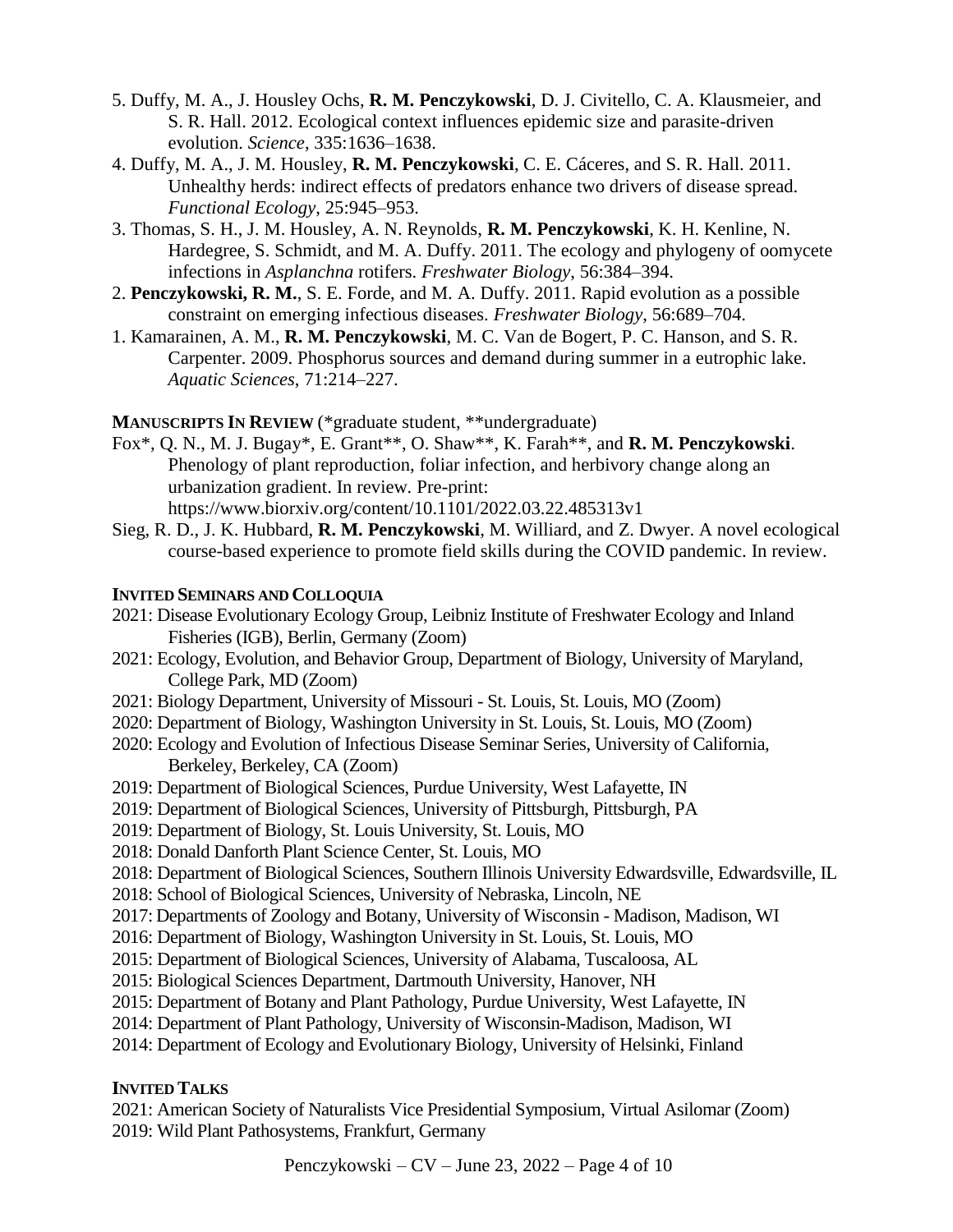2019: Symposium, Ecological Society of America, Louisville, KY

2014: Experimental Evolution and Community Dynamics Symposium, Helsinki, Finland

# **TALKS AT MEETINGS**

Aug 2022: Microclimate Ecology & Biogeography, Antwerp, Belgium (attending remotely) 2021: Ecological Society of America (pre-recorded talk with live discussion) 2019: St. Louis Plant-Microbe and Microbiome Meetup Event, St. Louis, MO 2018: Ecological Society of America, New Orleans, LA 2018: Bioforum presentation, Washington University, Department of Biology, St. Louis, MO 2017: St. Louis Ecology, Evolution, and Conservation (SLEEC) Annual Retreat, St. Louis, MO 2016: Wild Plant Pathosystems, Helsinki, Finland (poster) 2016: Ecological Society of America, Ft. Lauderdale, FL 2015: Ecological Society of America, Baltimore, MD 2014: Spatial Evolutionary Epidemiology, Montpellier, France (poster) 2014: Nordic Oikos, Stockholm, Sweden 2013: Ecological Society of America, Minneapolis, MN 2013: Ecology and Evolution of Infectious Disease, State College, PA (poster) 2012: Georgia Tech, School of Biology Retreat, Helen, GA 2012: Ecological Society of America, Portland, OR 2011: Ecological Society of America, Austin, TX 2010: American Society of Limnology and Oceanography, Santa Fe, NM (poster) 2009: Ecological Society of America, Albuquerque, NM

2008: University of Wisconsin-Madison, Center for Limnology, Madison, WI

# **PUBLIC TALKS**

2020: WashU Women in STEM, The Leading Women Research Symposium, St. Louis, MO

# **WORKSHOP PARTICIPATION**

2018: British Ecological Society Spatial Statistics workshop, Glasgow, Scotland

2014: Spatial Evolutionary Epidemiology workshop, Montpellier, France

2011: Ecology and Evolution of Infectious Diseases modeling workshop, Santa Barbara, CA

2010: Enhancing Linkages between Math & Ecology workshop, Kellogg Biological Station, MI

# **WORKING GROUP LEADERSHIP AND PARTICIPATION**

Organizer of St. Louis Urban Ecology and Evolution (St. LUEE) Working Group, begun Fall 2021 Member of WashU Geospatial Working Group, begun Fall 2021

Co-organizer of WashU LEC working group, parasites & ecosystem nutrient cycling, St. Louis, MO Co-organizer of St. Louis Plant-Microbe & Microbiome (PMM) Meet-up Group, Spring 2019

# **SCIENTIFIC RESEARCH NETWORK INVOLVEMENT**

PlantPopNet contributor (2019–Present): Contributed annual census data to globally distributed model system for population ecology, https://www.plantpopnet.com/

PlantPopNet steering committee: elected in spring 2022

SoilTemp contributor (2020–Present): Contributed soil and air temperature data to global database of soil and near-surface temperatures, https://soiltemp.weebly.com/

SoilTemp steering committee: elected as North American representative in summer 2021

HerbVar contributor (2021): Contributed data to global research network that aims to describe and understand how and why patterns in plant–herbivore interactions vary across the tree of life and around the world, https://herbvar.org/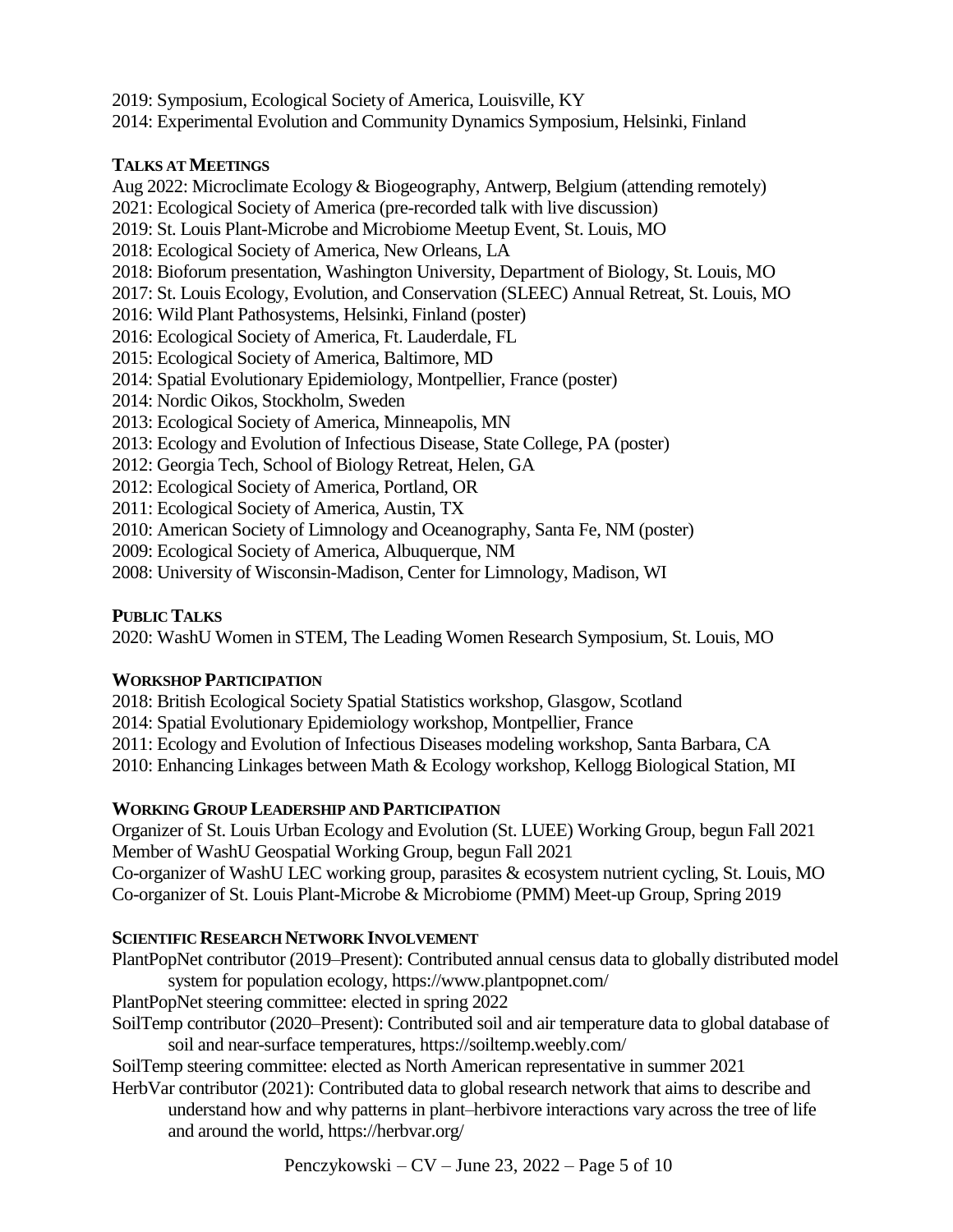BugNet contributor (2021): Contributed data to global collaborative research network that aims to better understand the impact of invertebrate herbivores and pathogenic fungi on plant communities and ecosystems, https://bug-net.org/

### **SEMESTER-LONG COURSES TAUGHT AT WASHINGTON UNIVERSITY**

- BIOL 4195, Disease Ecology, 4 credits, 18–24 undergraduate and 1–7 graduate students, Spring semesters 2019, 2020, 2021, 2022
- BIOL 580, Seminar in Ecology & Evolution, 1 credit, 7–15 graduate students, Fall semesters 2018, 2019, 2020, 2021

## **GUEST LECTURES TAUGHT WHILE AT WASHINGTON UNIVERSITY**

BIOL 181, First-Year Opportunity: Introduction to Cutting-Edge Research in Biology, 48–74 undergraduates, 10/2018, 10/2019, 11/2020, 11/2021 BIOL 598, Topics in Evolution, Ecology & Population Biology, 9 graduate students, 9/2021 Fontbonne University, BIO 325, Disease Ecology, 14 undergraduates, 10/2020 WashU COVID Course, The Pandemic: Science and Society, >1300 students, 8/2020

- BIOL 3220, Woody Plants of Missouri, 10 students, 4/2020
- BIOL 524, Ecology & Environmental Science for K-12 Science Teachers at Tyson Research Center, guest lecturer and leader of lab activity for 28 science teachers, 7/2018

## **TEACHING EXPERIENCE AT UNIVERSITY OF HELSINKI**

Course Co-Coordinator, Population Biology in Fragmented Landscapes, Fall 2014

## **UNDERGRADUATE STUDENTS MENTORED AT WASHINGTON UNIVERSITY**

| Annika Fischer, Harris-Stowe State University, Tyson Undergraduate Fellow | Summer 2022             |
|---------------------------------------------------------------------------|-------------------------|
| Alana Herr, WashU, Tyson Undergraduate Fellow                             | Summer 2022             |
| Kylee Kest, WashU, Tyson Undergraduate Fellow                             | Summer 2022             |
| Allison Rea, WashU, Tyson Undergraduate Fellow                            | Summer 2022             |
| Lily Goldberg, WashU                                                      | Spring 2022             |
| Emma Snyder, WashU                                                        | Fall 2021-Spring 2022   |
| Emma Glickert, WashU, BIOL 500                                            | Fall 2021-Spring 2022   |
| Avery McCammon, WashU, Tyson Undergraduate Fellow                         | Summer 2021             |
| Lawton Blanchard, WashU, Tyson Undergraduate Fellow                       | Summer 2021             |
| Jaimie Lin, WashU                                                         | Spring 2021-Spring 2022 |
| Rida Qureshi, WashU                                                       | Spring 2021             |
| Aaron Morris, WashU, BIOL 200                                             | Spring 2021             |
| Keiko Farah, WashU, Tyson Undergraduate Fellow                            | Summer 2020-Fall 2021   |
| Olivia Shaw, WashU, Tyson Undergraduate Fellow                            | Summer 2020-Fall 2020   |
| Joshua Helle, Lawrence University                                         | Summer 2020             |
| Michelle Pollowitz, WashU, Tyson Undergraduate Fellow, BIOL 500           | Spring 2020–Spring 2021 |
| Selaam Dollisso, WashU                                                    | Fall 2019–Spring 2020   |
| Taewon Lee, WashU, Tyson Undergraduate Fellow                             | Summer 2019–Spring 2020 |
| Armando Sanchez-Conde, WashU, BIOL 500                                    | Summer 2019–Spring 2021 |
| Laura Goh, WashU, Tyson Undergraduate Fellow                              | Summer 2019             |
| Elly Grant, WashU, Tyson Undergraduate Fellow, BIOL 500                   | Spring 2019–Spring 2020 |
| Emma Waltman, WashU, Tyson Undergraduate Fellow, BIOL 500                 | Spring 2019–Spring 2020 |
| Akosua Sarfo, WashU, BIOL 500                                             | Spring 2019–Spring 2020 |
| Jack Steffy, WashU                                                        | Spring 2019             |
| Imani Jones, WashU                                                        | Fall 2018-Spring 2020   |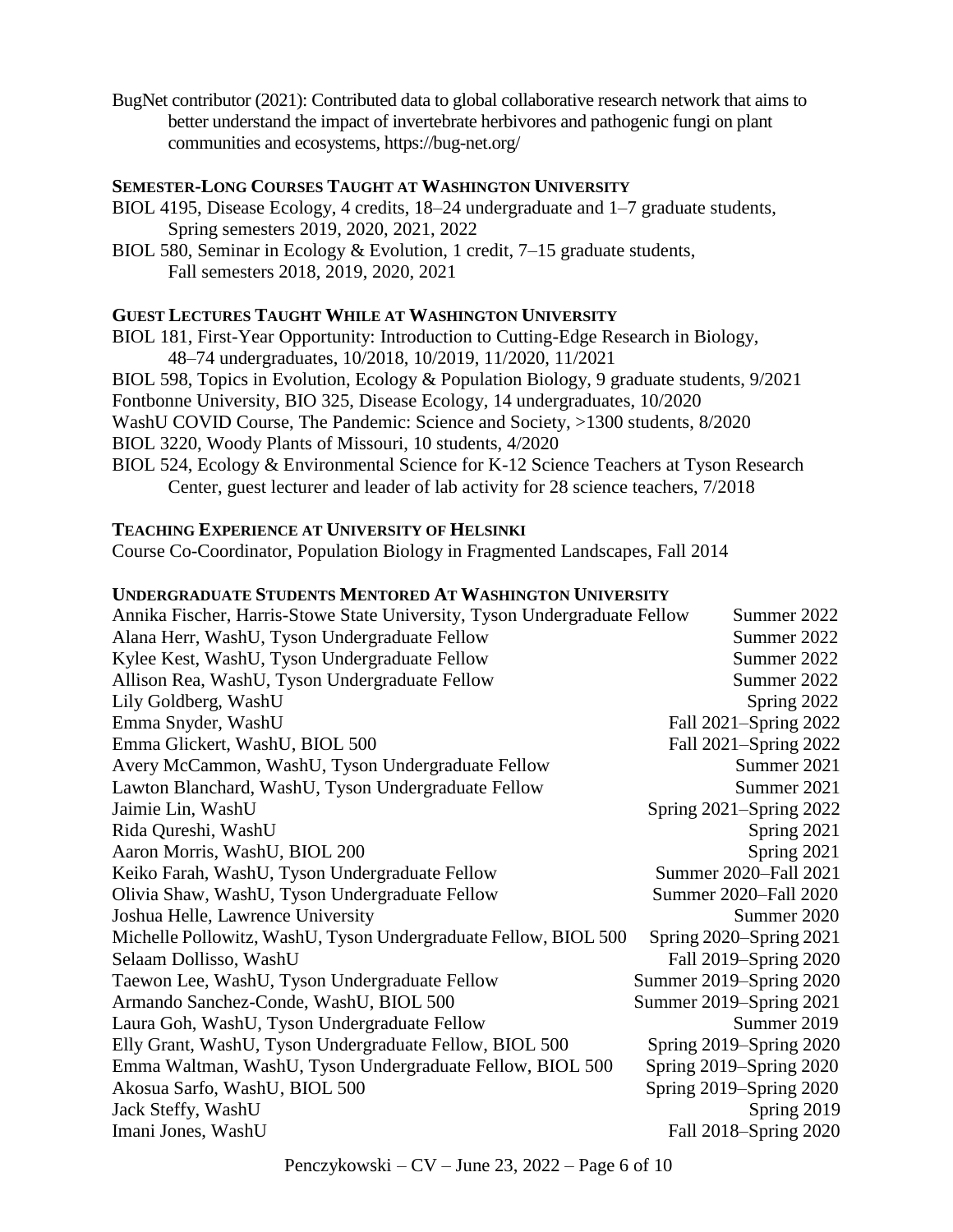| Sabrina Talir, Mount Holyoke, Tyson Undergraduate Fellow             | Summer 2018/19, Dec-Jan 2020 |
|----------------------------------------------------------------------|------------------------------|
| Arjun Puri, WashU, Tyson Undergraduate Fellow                        | Summer 2018                  |
| Sheena Stevens, Univ. Missouri St. Louis, Tyson Undergraduate Fellow | Summer 2018                  |
| Rachel Fan, WashU, BIOL 500                                          | Fall 2017–Spring 2019        |
| Austin Chen, WashU, Tyson Undergraduate Fellow                       | Fall 2017–Spring 2020        |

## **UNDERGRADUATE SENIOR THESES SUPERVISED AT WASHINGTON UNIVERSITY**

- 2021: Michelle Pollowitz, "Microhabitat factors affect plant disease in urban and suburban ecosystems"
- 2020: Elly Grant, "Effects of disease and mowing on growth and reproduction of two *Plantago* species"

#### **UNDERGRADUATE STUDENTS MENTORED AT PREVIOUS INSTITUTIONS University of Wisconsin-Madison**

| Manika Luhano, UW-Madison, BIO 152 Independent Research                                  | Fall 2016–Spring 2017        |
|------------------------------------------------------------------------------------------|------------------------------|
| <b>University of Helsinki</b>                                                            |                              |
| Suvi Sallinen, Ecological Training Program & M.Sc. Thesis Research Summer 2014–Fall 2016 |                              |
| <b>Georgia Tech</b>                                                                      |                              |
| Brian Lemanski, Colgate University, NSF REU Program                                      | Summer 2012                  |
| Alison Burger, Georgia Tech                                                              | Spring 2011                  |
| Hema Sundar, Georgia Tech                                                                | Spring $2011$ –Spring $2012$ |
| Abigail Reynolds, Georgia Tech                                                           | Spring 2009–Fall 2010        |
| Grace Wilkinson, St. Olaf College, NSF REU Program                                       | Summer 2009                  |

### **HIGH SCHOOL STUDENTS MENTORED**

| Hanna Jachna, Tyson Environmental Research Apprenticeship       | Summer 2022 |
|-----------------------------------------------------------------|-------------|
| Maddie Rhodes, Tyson Environmental Research Apprenticeship      | Summer 2022 |
| Fyle Fyle, Tyson Environmental Research Apprenticeship          | Summer 2021 |
| Jacob Cummings, Tyson Environmental Research Apprenticeship     | Summer 2021 |
| Bernadette Bergman, Tyson Environmental Research Apprenticeship | Summer 2019 |
| Vlada Gladun, Tyson Environmental Research Apprenticeship       | Summer 2019 |
| Kate Pogue, Tyson Environmental Research Apprenticeship         | Summer 2019 |

### **PHD STUDENTS MENTORED**

Mahal Bugay, WashU, EEPB Fall 2020–Present Ouinn Fox, WashU, EEPB Fall 2020–Present Rachel Becknell, WashU, EEPB Spring 2019–Spring 2021 Philippa Tanford, WashU, EEPB Fall 2019–Present

# **PHD ROTATION STUDENTS MENTORED**

Cheyenne Anderson, WashU, PMB Spring 2022 Ryan Valdez, WashU, PMB Spring 2020 Mahal Bugay, WashU, EEPB Fall 2019 Quinn Fox, WashU, EEPB Summer–Fall 2019 Philippa Tanford, WashU, EEPB Spring–Summer 2019 David Henderson, WashU, EEPB Fall 2018 Rhiannon Vargas, WashU, EEPB Fall 2018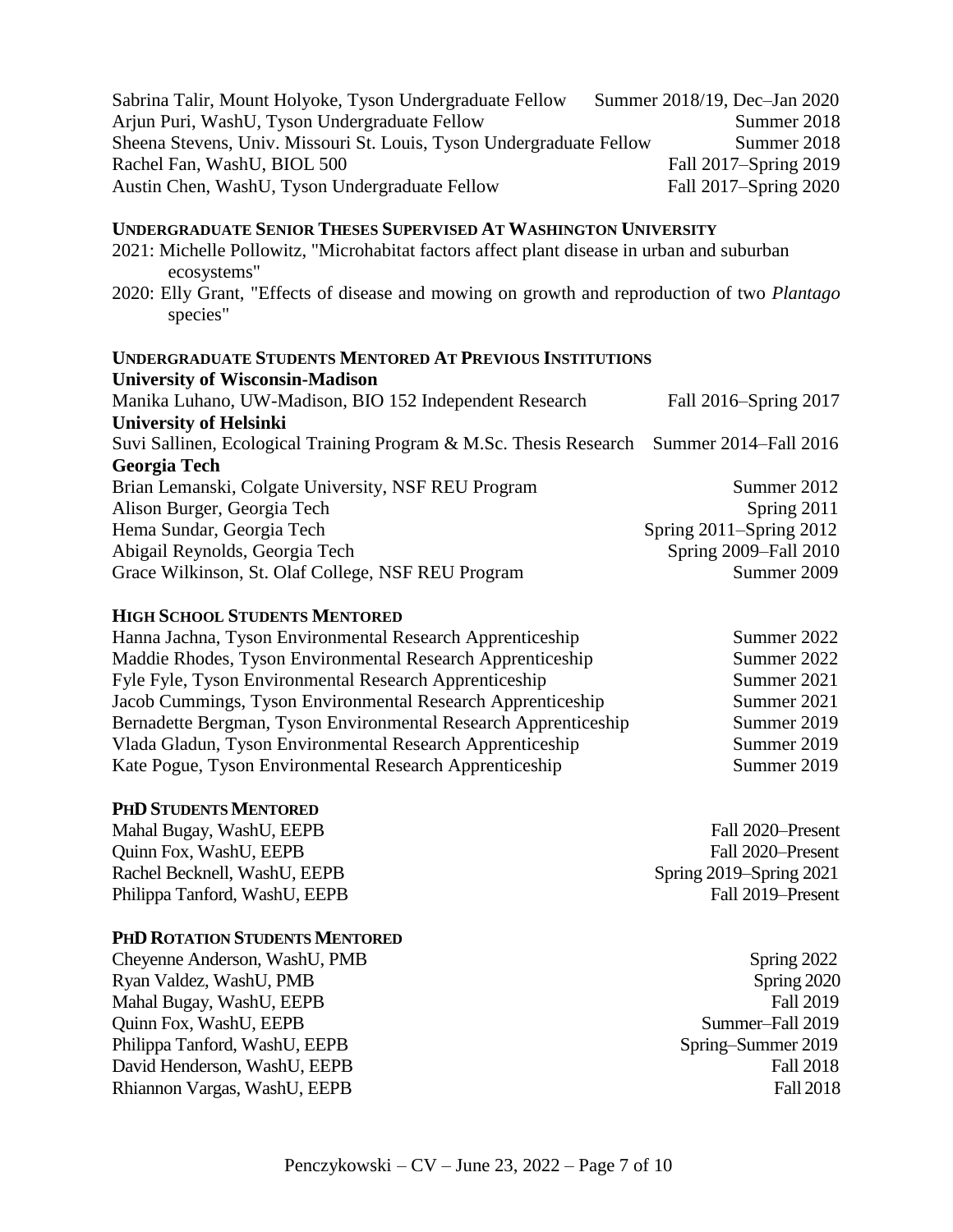### **PHD THESIS ADVISORY COMMITTEES**

James Medina Fall 2022 Kiona Elliott, WashU, PMB Spring 2022–Present Marshall Wedger, WashU, EEPB Fall 2021–Spring 2022 Elizabeth Green, University of North Carolina at Chapel Hill Fall 2020–Present Rhiannon Vargas, WashU, EEPB Fall 2020–Present David Henderson, WashU, EEPB Fall 2020–Present Winston Anthony, WashU, Molecular Cell Biology Fall 2018–Present James Lucas, WashU, EEPB Fall 2018–Present Rachel Becknell, WashU, EEPB Fall 2017–Spring 2021 Christopher Catano, WashU, EEPB Spring 2018–Spring 2019 Dilys Vela, WashU, EEPB Spring 2018–Spring 2019 Holly Bernardo, WashU, EEPB Spring 2018–Summer 2018

## **QUALIFYING EXAM COMMITTEES**

| Anna Wassel, WashU, EEPB                                     | Spring 2022      |
|--------------------------------------------------------------|------------------|
| Elizabeth Green, University of North Carolina at Chapel Hill | <b>Fall 2021</b> |
| Emma Frawley, WashU, EEPB                                    | Spring 2021      |
| David Henderson, WashU, EEPB                                 | Spring 2020      |
| Rhiannon Vargas, WashU, EEPB                                 | Spring 2020      |
| P. M. Shreenidhi, WashU, EEPB                                | Spring 2019      |
| James Medina, WashU, EEPB                                    | Fall 2018        |
| James Lucas, WashU, EEPB                                     | Fall 2018        |
|                                                              |                  |

## **ADDITIONAL INTERDISCIPLINARY ACTIVITIES AT WASHINGTON UNIVERSITY**

Environmental Studies affiliated faculty member Living Earth Collaborative Biodiversity Fellow Project mentor for MEMS 411 Mechanical Engineering Design Project, Fall 2018

## **PROFESSIONAL SERVICE**

Reviewer for: *American Naturalist*, *BMC Ecology*, *Conservation Biology*, *Ecology*, *Ecology and Evolution*, *Ecology Letters*, *Environmental Microbiology*, *Evolution*, *Evolutionary Applications*, *Food Webs*, *Freshwater Biology*, *Hydrobiologia*, *Journal of Animal Ecology*, *Journal of Ecology*, *Limnology and Oceanography*, *Molecular Ecology*, *Nature Ecology and Evolution*, *New Phytologist*, *Oecologia*, *Oikos*, *PLOS ONE*, *PNAS, Proceedings B, Trends in Ecology & Evolution*

External grant reviewer for National Science Foundation and European Research Council Panelist for NSF DEB program (in-person panel Fall 2019) Faculty mentor for St. Louis chapter of Ecological Society of America Strategies for Ecology Education, Diversity and Sustainability (ESA SEEDS) program (Fall 2021–Present)

# **SERVICE AT WASHINGTON UNIVERSITY**

# **Department of Biology** Faculty Search Committee Fall 2021–Spring 2022 Biology Inclusion Committee Spring 2019–Present Organizer/Moderator, "COVID-19 & the WashU Community" panel discussion 03/2020 Organizer, seminar and discussion on "Mental Health Disparities for BIPOC" 12/2020

Spector & Quatrano Award Committee 2019–Present Biology Major Advisor Fall 2018–Present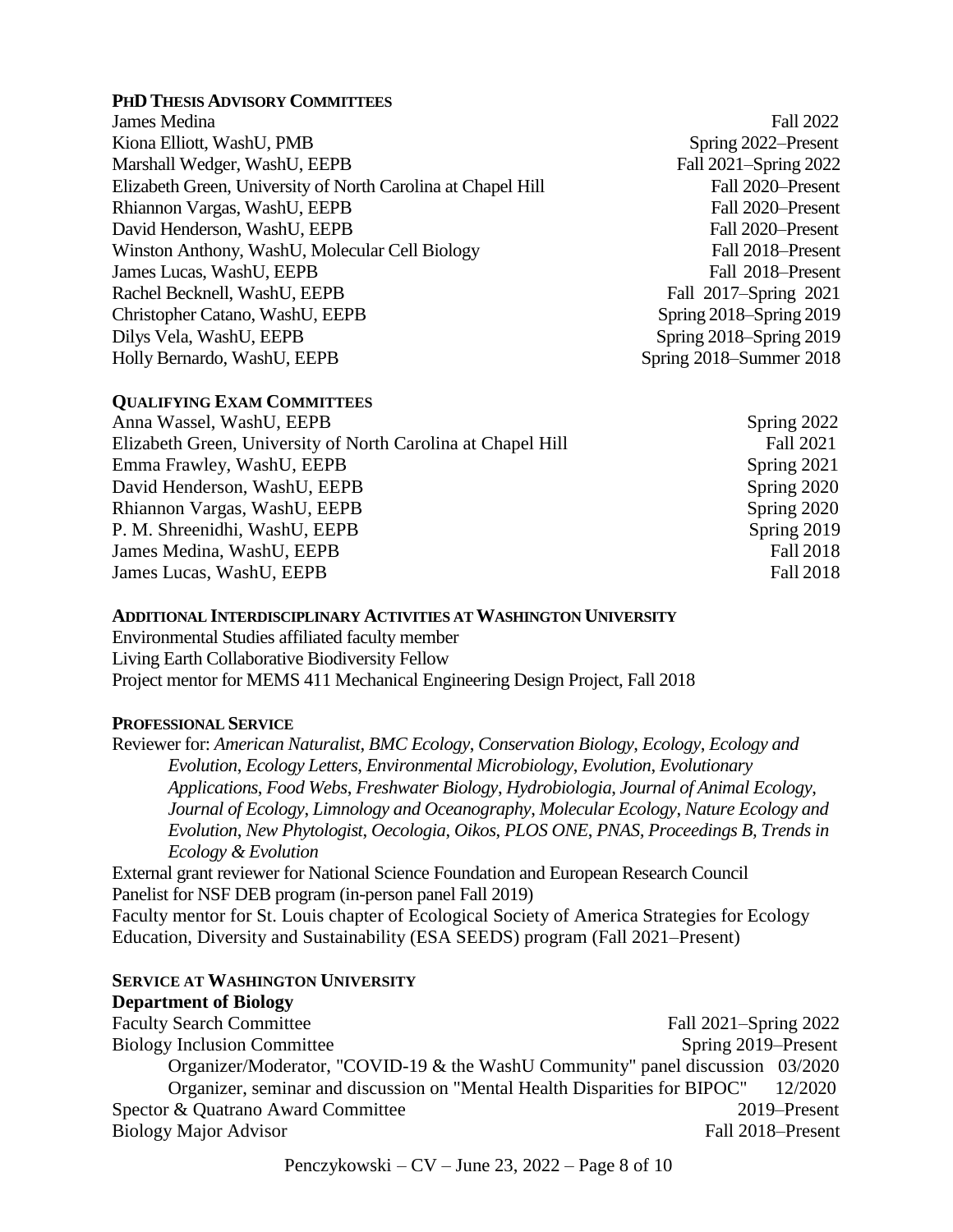| <b>Environmental Biology Major Advisor</b><br>Mentor for undergraduate researchers in BIOL 200/500<br><b>Environmental Biology Curriculum Committee</b><br>Environmental Biology Major Steering Committee<br>Judge for BioSURF applications | Fall 2018–Present<br>Fall 2017-Present<br>Fall 2020-Present<br>Fall 2017-Present<br>Spring 2019 |  |  |
|---------------------------------------------------------------------------------------------------------------------------------------------------------------------------------------------------------------------------------------------|-------------------------------------------------------------------------------------------------|--|--|
| Judge for Marian Smith Spector Prize for Undergraduate Senior Honors Thesis                                                                                                                                                                 | Spring 2018                                                                                     |  |  |
| Evolution, Ecology & Population Biology Program (Div. of Biology & Biomedical Sciences)                                                                                                                                                     |                                                                                                 |  |  |
| <b>EEPB Admissions Committee</b>                                                                                                                                                                                                            | Fall 2017-Present                                                                               |  |  |
| <b>EEPB Steering Committee</b>                                                                                                                                                                                                              | Fall 2017-Present                                                                               |  |  |
| <b>EEPB Spring Symposium Planning Committee</b>                                                                                                                                                                                             | 2020-Present                                                                                    |  |  |
| EEPB Graduate Program Improvement Sub-committee                                                                                                                                                                                             | Spring 2018-Present                                                                             |  |  |
| <b>EEPB Qualifying Exam Committee</b>                                                                                                                                                                                                       | 2018-2019                                                                                       |  |  |
| Plant & Microbial Biosciences Program (Div. of Biology & Biomedical Sciences)                                                                                                                                                               |                                                                                                 |  |  |
| <b>PMB</b> Breakfast Faculty Presentation                                                                                                                                                                                                   | <b>Fall 2018</b>                                                                                |  |  |
| Interviewer for PMB PhD applicants                                                                                                                                                                                                          | Spring 2019, 2020, 2021                                                                         |  |  |
|                                                                                                                                                                                                                                             |                                                                                                 |  |  |
| <b>Tyson Research Center (College of Arts &amp; Sciences)</b>                                                                                                                                                                               |                                                                                                 |  |  |
| Mentor for student presentations at WashU Undergraduate Research Symposium                                                                                                                                                                  |                                                                                                 |  |  |
| Fall 2018 (1 poster), Fall 2019 (4 posters), Fall 2020 (1 poster), Fall 2021 (1 poster)                                                                                                                                                     |                                                                                                 |  |  |
| Mentor for summer undergraduate research fellows ("Plant Disease Team")                                                                                                                                                                     |                                                                                                 |  |  |
| 2018 (4 students), 2019 (4 students), 2020 (3 students), 2021 (2 students)                                                                                                                                                                  |                                                                                                 |  |  |
| Participant in undergraduate recruitment events (annual; fall semester)                                                                                                                                                                     | Fall 2017-Present                                                                               |  |  |
|                                                                                                                                                                                                                                             |                                                                                                 |  |  |
| <b>Living Earth Collaborative</b>                                                                                                                                                                                                           |                                                                                                 |  |  |
| Living Art Collaborative Design Committee                                                                                                                                                                                                   | Spring 2019                                                                                     |  |  |
| <b>Postdoctoral Selection Committee</b>                                                                                                                                                                                                     | <b>Fall 2018</b>                                                                                |  |  |
| <b>SERVICE AT GEORGIA TECH</b>                                                                                                                                                                                                              |                                                                                                 |  |  |
| Judge for Georgia Tech Undergraduate Research Spring Symposium                                                                                                                                                                              | 2013                                                                                            |  |  |
| School of Biology Scientific Retreat Planning Committee                                                                                                                                                                                     | 2010                                                                                            |  |  |
| Co-President, Biology Graduate Student Association                                                                                                                                                                                          | 2010                                                                                            |  |  |
|                                                                                                                                                                                                                                             |                                                                                                 |  |  |

## **OUTREACH ACTIVITIES AT WASHINGTON UNIVERSITY**

Urban plant health K-12 activities with School District of University City (UCity):

- Grade-level-specific educational activities implemented through an experiment replicated in gardens of 5 UCity schools  $(4$  elementary schools  $+ 1$  middle school) plus 3 additional sites (University City Children's Center pre-K garden, Claver House community garden, and Tyson Research Center garden), begun Spring 2022
- UCity Growing Together Food Garden kick-off event (5/3/2022)

Market Fresh Science at Ferguson Farmers Market (9/7/2019) Panelist, Tyson Research Ctr. career panel for undergraduate & high school students (7/26/2018)